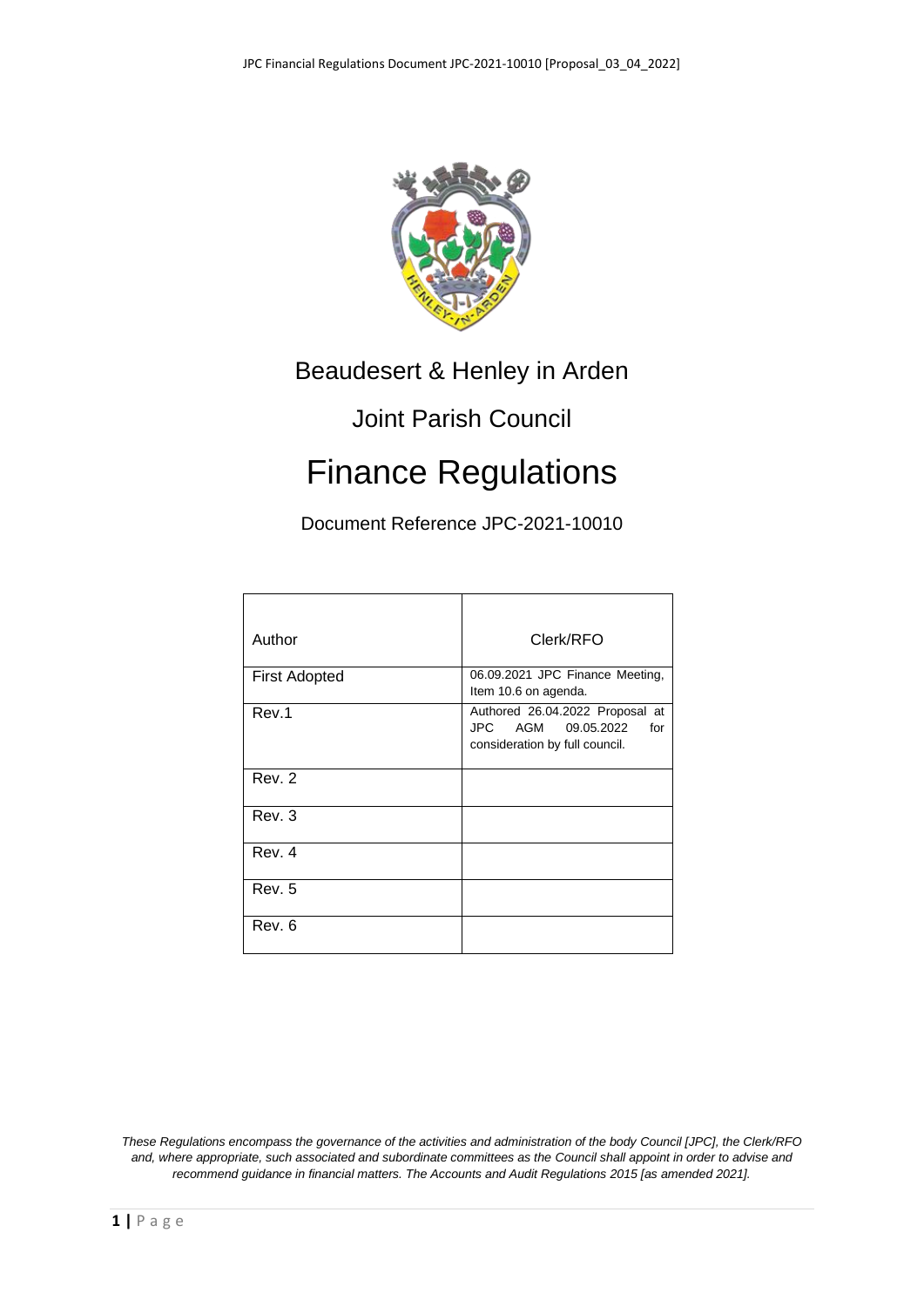# **BEAUDESERT & HENLEY IN ARDEN JOINT PARISH COUNCIL FINANCIAL REGULATIONS**

#### **INDEX**

| 1. General                                            | 3              |
|-------------------------------------------------------|----------------|
| 2. Accounting and audit (internal and external)       | 4              |
| 3. Annual estimates (budget) and forward planning     | 6              |
| 4. Budgetary control and authority to spend           | 6              |
| 5. Banking arrangements and authorisation of payments | $\overline{7}$ |
| 6. Instructions for the making of payments            | 8              |
| 7. Payment of salaries                                | 9              |
| 8. Loans and investments                              | 10             |
| 9. Income                                             | 10             |
| 10. Orders for work, goods, and services              | 11             |
| 11. Contracts                                         | 11             |
| 12. Stores and equipment                              | 11             |
| 13. Assets, properties, and estates                   | 12             |
| 14. Insurance                                         | 12             |
| 15. Risk Register                                     | 13             |
| 16. Suspension and revision of Financial Regulations  | 13             |
| 17. Signatories to this Document                      | 14             |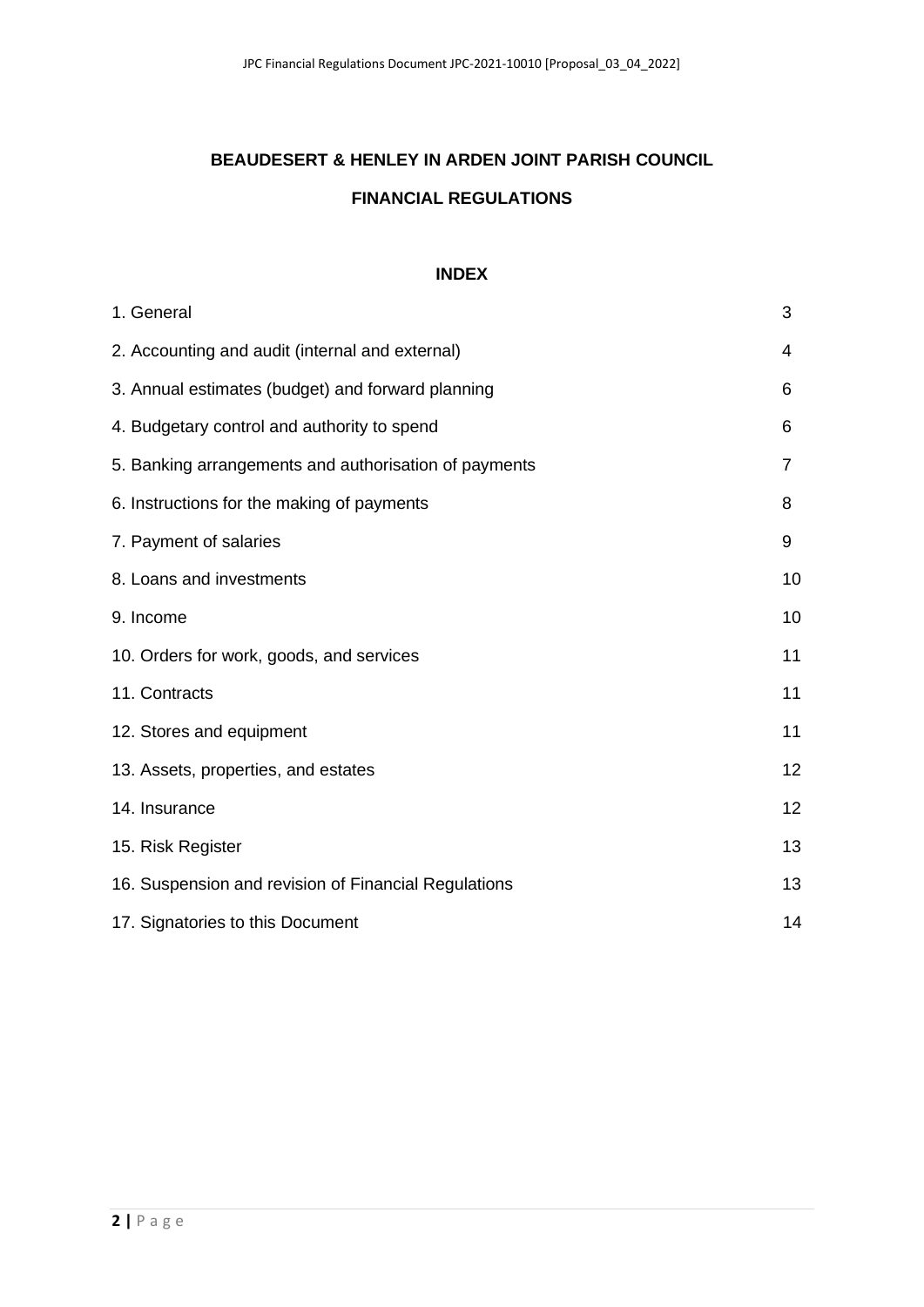# **1. General**

1.1 These financial regulations govern the conduct of financial management by the Council and may only be amended or varied by resolution of the Council. Financial regulations are one of the Council's **three governing policy documents** providing procedural guidance for members and officers. Financial regulations must be observed in conjunction with the Council's standing orders<sup>1</sup> and any individual financial regulations relating to contracts.

1.2 The Council is responsible in law for ensuring that its financial management is adequate and effective, and that the Council has a sound system of internal control which facilitates the effective exercise of the Council's functions, including arrangements for the management of risk.

1.3 The Council's accounting control systems must include measures:

- for the timely production of accounts;
- that provide for the safe and efficient safeguarding of public money;
- to prevent and detect inaccuracy and fraud; and
- identifying the duties of officers.

1.4 These financial regulations demonstrate how the Council meets these responsibilities and requirements.

1.5 At least once a year, prior to approving the Annual Governance Statement, the Council must review the effectiveness of its system of internal control which shall be in accordance with proper practices.

1.6 Deliberate or wilful breach of these Regulations by an employee may give rise to disciplinary proceedings.

1.7 The Clerk has been appointed Responsible Financial Officer (RFO) and holds a statutory office; these regulations will apply accordingly.

1.8 The RFO;

- acts under the policy direction of the Council;
- administers the Council's financial affairs in accordance with all Acts, Regulations, and proper practices;
- determines on behalf of the Council its accounting records and accounting control systems;
- ensures the accounting control systems are observed;
- maintains the accounting records of the Council up to date in accordance with proper practices;
- assists the Council to secure economy, efficiency and effectiveness in the use of its resources; and
- produces financial management information as required by the Council.

1.9 The accounting records determined by the RFO shall be sufficient to show and explain the Council's transactions and to enable the RFO to ensure that any income and expenditure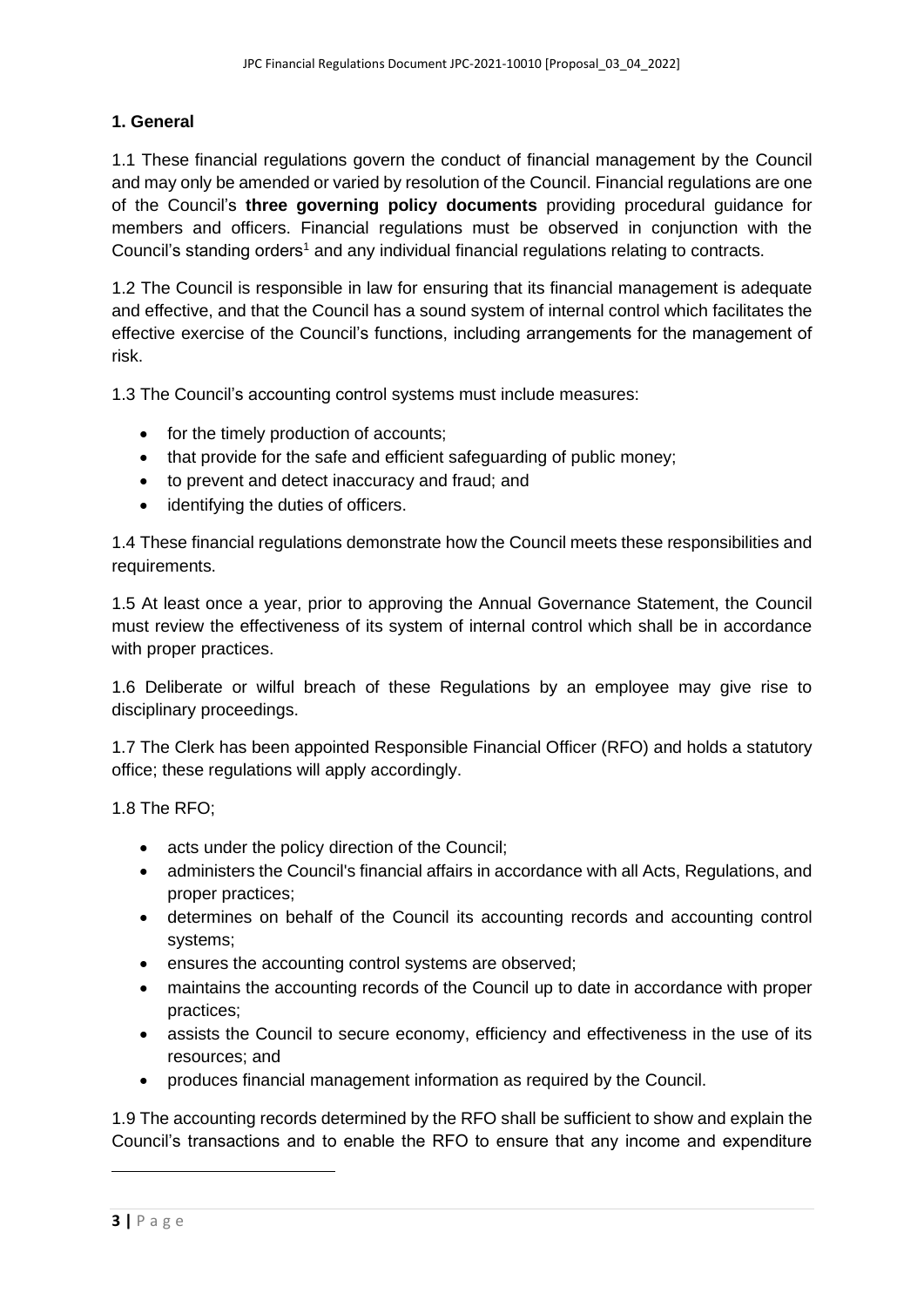account and statement of balances, or record of receipts and payments and additional information, as the case may be, or management information prepared for the Council from time to time comply with the Accounts and Audit Regulations.

1.10 The accounting records determined by the RFO shall in particular contain:

- entries from day to day of all sums of money received and expended by the Council and the matters to which the income and expenditure or receipts and payments account relate;
- a record of the assets and liabilities of the Council; and
- wherever relevant, a record of the Council's income and expenditure in relation to claims made, or to be made, for any contribution, grant or subsidy.

1.11 The Council is not empowered by these Regulations or otherwise to delegate certain specified decisions. In particular any decision regarding:

- setting the final budget or the precept (Council tax requirement);
- approving accounting statements;
- approving an annual governance statement;
- borrowing;
- writing off bad debts;
- declaring eligibility for the General Power of Competence; and
- addressing recommendations in any report from the internal or external auditors, shall be a matter for the full Council only.

1.12 In addition, the Council must:

- determine and keep under regular review the bank mandate for all Council bank accounts;
- approve any grant or a single commitment to a maximum of **£8,000.00**

1.13 In these financial regulations, references to the Accounts and Audit Regulations or 'the regulations' shall mean the regulations issued under the provisions of section 27 of the Audit Commission Act 1998, or any superseding legislation, and then in force unless otherwise specified.

In these financial regulations the term 'proper practice' or 'proper practices' shall refer to guidance issued in *Governance and Accountability for Local Councils - a Practitioners' Guide (England)* issued by the Joint Practitioners Advisory Group (JPAG), available from the websites of NALC and the Society for Local Council Clerks (SLCC).

## **2. Accounting and audit (internal and external)**

2.1 All accounting procedures and financial records of the Council shall be determined by the RFO in accordance with the Accounts and Audit Regulations, appropriate guidance and proper practices.

2.2 The RFO will provide a monthly budget tracking summary statement, based on reconciled accounts **to the date of publication**. The statement will be signed off by both the RFO and the Chair of the Council. This activity shall on conclusion be reported, including any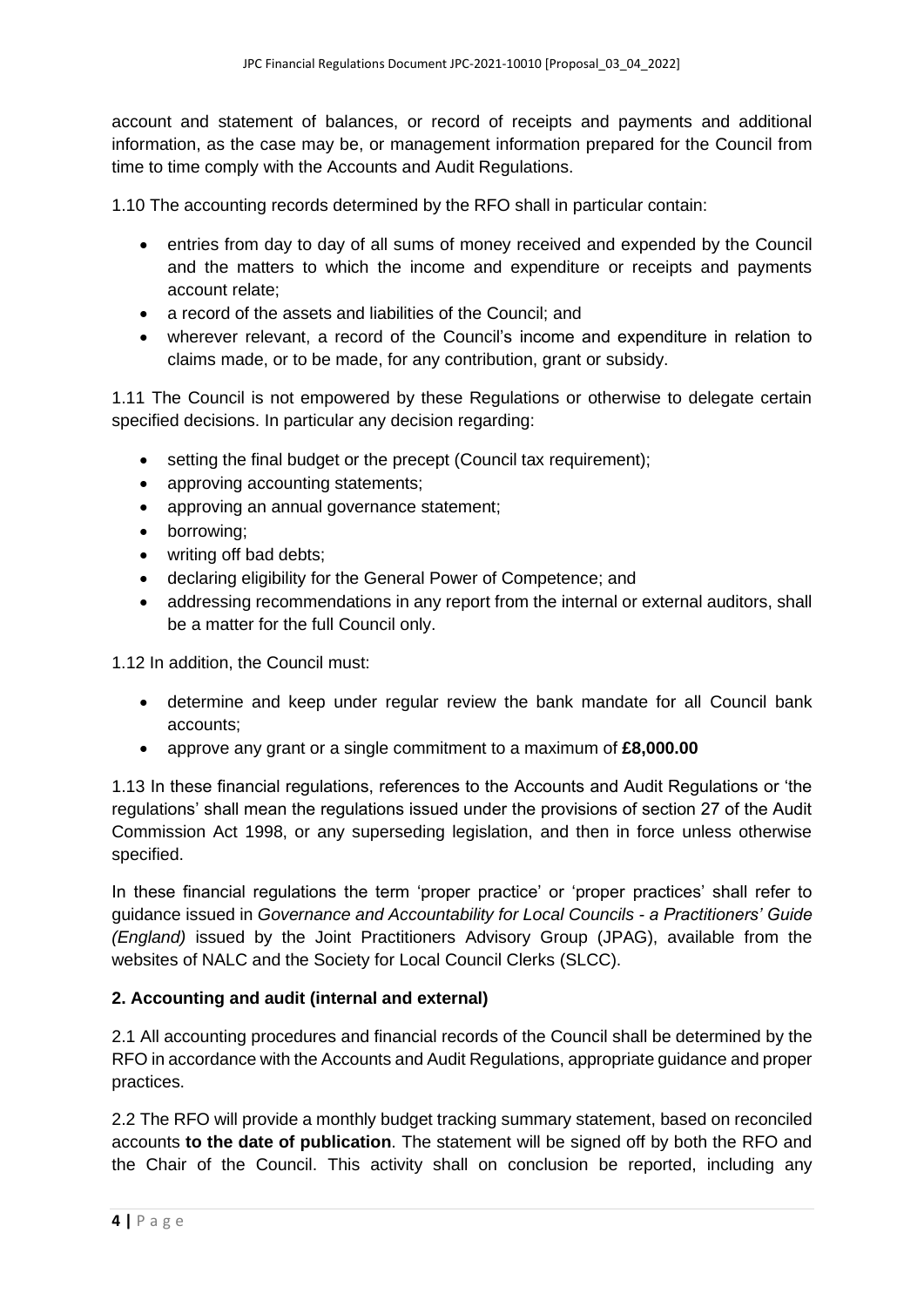exceptions, to and noted by the full Council. On a regular basis, at least once in each quarter, and at each financial year end, a member other than the Chair [or cheque signatory] shall be appointed to verify reconciliations for the current and deposit accounts produced by the RFO. The member shall sign the reconciliations and the bank statements proven to be downloaded from the JPC banking accounts, as evidence of verification. This activity shall be in conclusion be reported, including any exceptions, to the full Council membership and posted on the website in the relevant pages.

2.3 The RFO shall complete the annual statement of accounts, annual report, and any related documents of the Council contained in the Annual Return (as specified in proper practices) as soon as practicable after the end of the financial year and having certified the accounts shall submit them and report thereon to the Council within the timescales set by the Accounts and Audit Regulations.

2.4 The Council shall ensure that there is an adequate and effective system of internal audit of its accounting records, and of its system of internal control in accordance with proper practices. Any officer or member of the Council shall make available such documents and records as appear to the Council to be necessary for the purpose of the audit and shall, as directed by the Council, supply the RFO, internal auditor, or external auditor with such information and explanation as the Council considers necessary for that purpose.

2.5 The internal auditor shall be appointed at the JPC Annual Meeting and shall carry out the work in relation to internal controls required by the Council in accordance with proper practices.

2.6 The internal auditor shall:

- be competent and independent of the financial operations of the Council;
- report to Council in writing, or in person, on a regular basis with a minimum of one annual written report during each financial year;
- to demonstrate competence, objectivity and independence, be free from any actual or perceived conflicts of interest, including those arising from family relationships; and
- has no involvement in the financial decision making, management or control of the Council

2.7 Internal or external auditors may not under any circumstances:

- perform any operational duties for the Council:
- initiate or approve accounting transactions; or
- direct the activities of any Council employee, except to the extent that such employees have been appropriately assigned to assist the internal auditor.

2.8 For the avoidance of doubt, in relation to internal audit the terms 'independent' and 'independence' shall have the same meaning as is described in proper practices.

2.9 The RFO shall make arrangements for the exercise of electors' rights in relation to the accounts including the opportunity to inspect the accounts, books, and vouchers and display or publish any notices and statements of account required by Audit Commission Act 1998, or any superseding legislation, and the Accounts and Audit Regulations.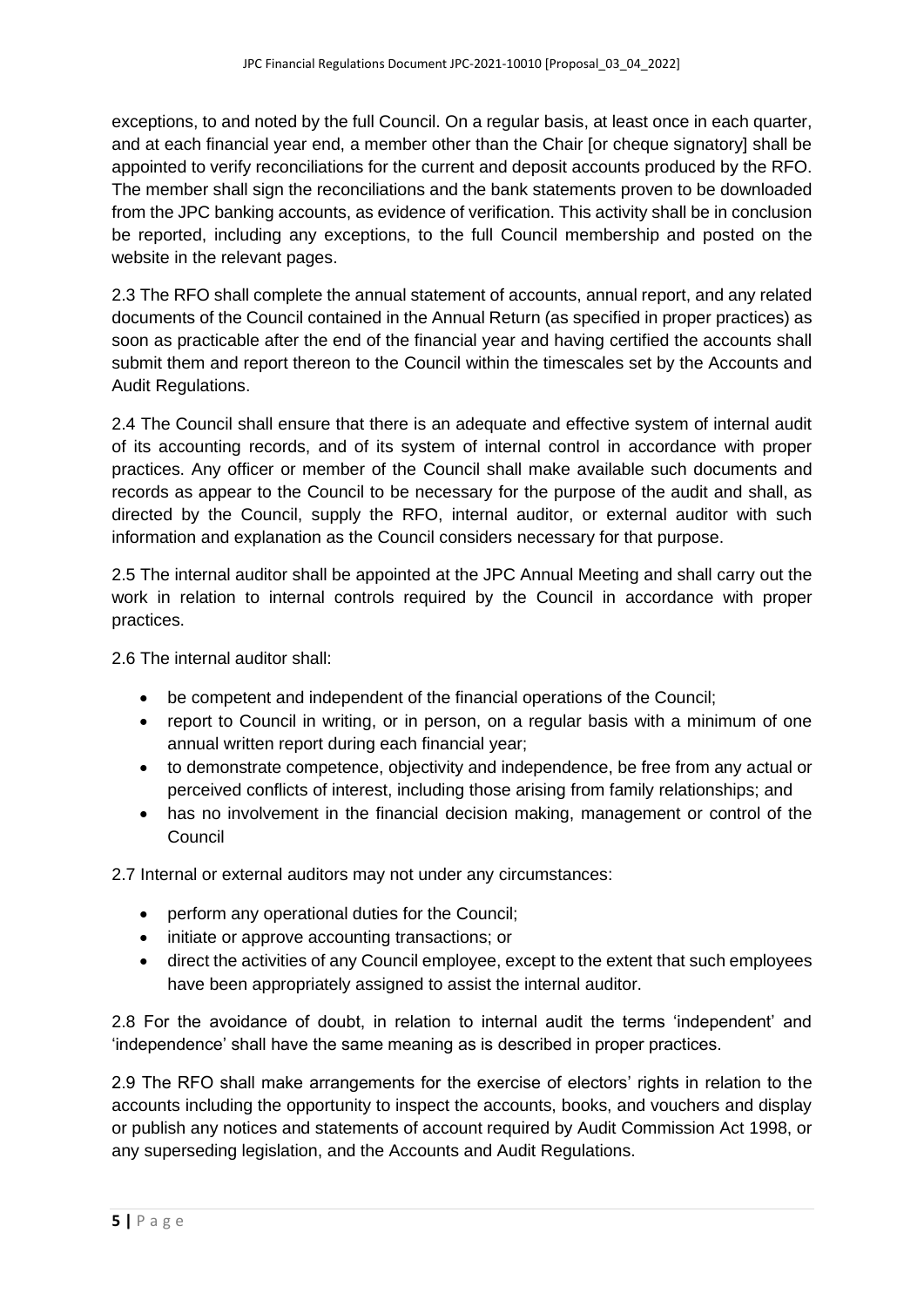2.10 The RFO shall, without undue delay, bring to the attention of all Councillors any correspondence or report from internal or external auditors.

## **3. Annual estimates (budget) and forward planning**

3.1 The RFO must each year, prepare detailed estimates of all receipts and payments including the use of reserves and all sources of funding for the **following financial year** in the form of a budget to be considered by the full Council membership or, if applicable the Finance Committee, who in turn must pass their deliberations for full Council approval. This estimate of spending may be *detailed* for the **following twelve months** and as a matter of best practice, be appended by **a further two years forecast**, particularly where significant levels of revenue and capital spending and income are apparent.

3.2 The Council shall consider annual budget proposals, prepared by the RFO and the Chair of the Council, in relation to the Council's **twelve-month forecast** of revenue and capital receipts and payments including recommendations for the use of reserves and sources of funding and update the forecast accordingly.

3.3 The Council shall fix the precept, and relevant basic amount of Council tax to be levied for the ensuing financial year not later than by the end of **January** each year. The RFO shall issue the precept to the billing authority and shall supply each member with a copy of the approved annual budget.

3.4 The approved annual budget shall form the basis of financial control for the ensuing year

#### **4. Budgetary control and authority to spend**

4.1 Expenditure on revenue items may be authorised up to the amounts included for that class of expenditure in the approved budget. This authority is to be determined by:

- the Council for all items over **£500.00**;
- the Clerk/RFO, for expedient and unplanned expenditure on items up to a maximum of **£750.00** in any one month, and in conjunction with the Chair, up to a maximum of **£1,000.00** in any month, expenditure in excess of these levels will be;

a] be made the subject of a recommendation by the Finance Committee if such has been established by the Council;

b] approved by full Council either at a public meeting or by the circulation of an email request to all members by the RFO indicating a majority vote in favour of the expenditure.

Such authority is to be evidenced by a minute or by an authorisation slip duly signed by the Clerk, or an email record and where necessary also by the appropriate Chair.

Contracts may not be disaggregated to avoid controls imposed by these regulations.

4.2 The salary budgets are to be reviewed at least annually for the following financial year and such review shall be evidenced by a hard copy schedule signed by the Clerk and the Chair of Council or relevant committee. The RFO will inform committees of any changes impacting on their budget requirement for the coming year in good time.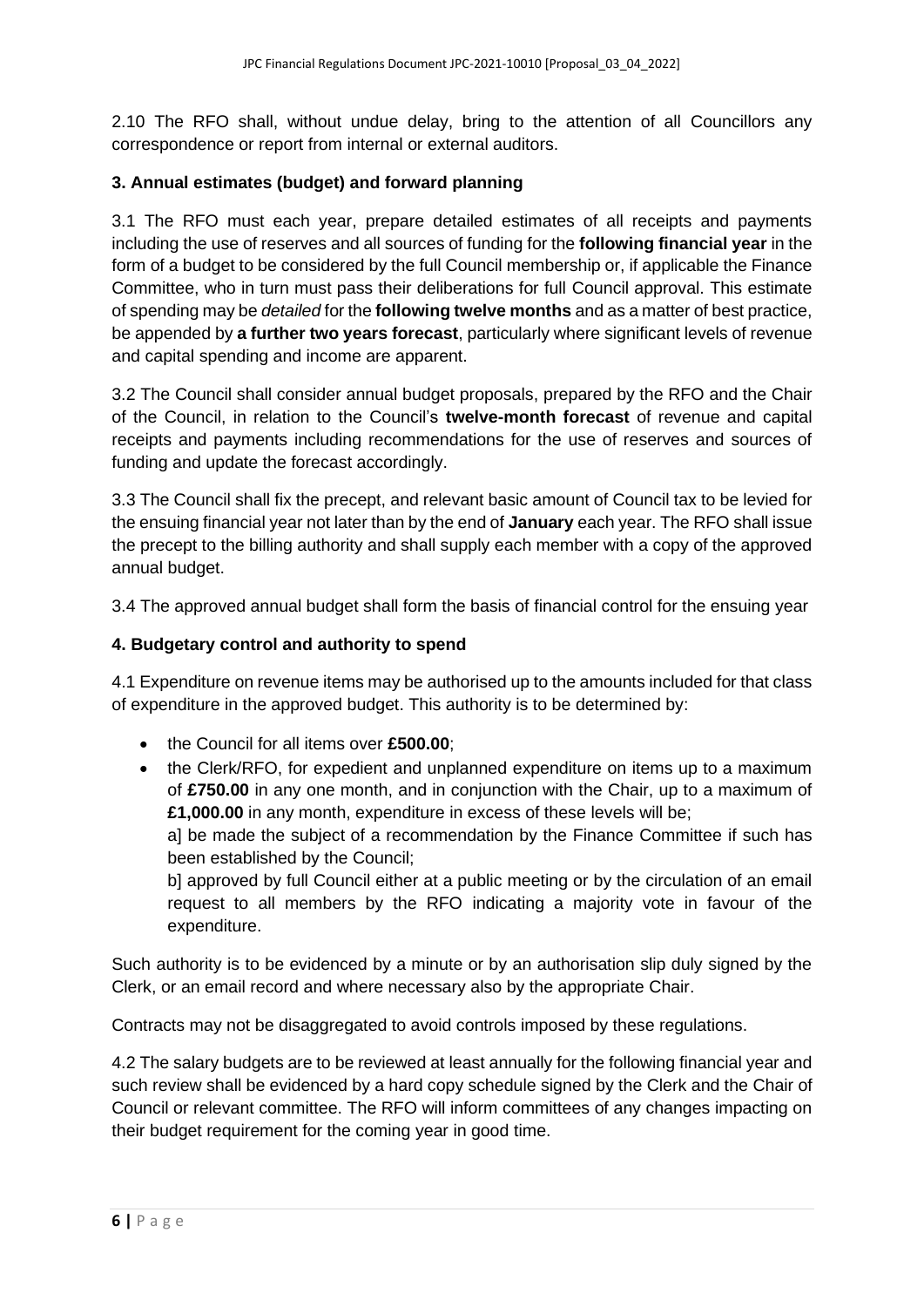4.3 In cases of extreme risk to the delivery of Council services, the clerk may authorise revenue expenditure on behalf of the Council which in the clerk's judgement it is necessary to carry out. Such expenditure includes repair, replacement, or other work, whether or not there is any budgetary provision for the expenditure, subject to a limit of **£750.00**. The Clerk shall report such action to the Chair as soon as possible and to the Council as soon as practicable thereafter.

4.4 No expenditure shall be authorised in relation to any capital project and no contract entered into or tender accepted involving capital expenditure unless the Council is satisfied that the necessary funds are available, and the requisite borrowing approval has been obtained.

4.5 All capital works shall be administered in accordance with the Council's standing orders and financial regulations relating to contracts.

4.6 Changes in earmarked reserves shall be approved by Council as part of the budgetary control process. Refer to **Reserves Policy Document JPC-2021-10021.**

# **5. Banking arrangements and authorisation of payments**

5.1 The RFO shall prepare a schedule of payments made in the period preceding the meeting and a current list of outstanding payments requiring authorisation, forming part of the Agenda for the Meeting and, together with the relevant invoices, present the schedule to Council. The Council shall review the schedule for compliance and, having satisfied itself shall authorise payment by a resolution of the Council. A detailed list of all payments shall be disclosed within or as an attachment to the minutes of the meeting at which payment was authorised. Personal payments (including salaries, wages, expenses, and any payment made in relation to the termination of a contract of employment) may be summarised to remove public access to any personal information.

5.2 All invoices for payment shall be examined, verified, and certified by the RFO to confirm that the work, goods or services to which each invoice relates has been received, carried out, examined and represents expenditure previously approved by the Council.

5.3 The RFO shall examine invoices for arithmetical accuracy and analyse them to the appropriate expenditure heading. The RFO shall take all steps to pay all invoices submitted, and which are in order, at the next available Council [or Finance Committee] meeting.

5.4 The Clerk/RFO shall have delegated authority to authorise the payment of items only in the following circumstances:

a) If a payment is necessary to avoid a charge to interest under the Late Payment of Commercial Debts (Interest) Act 1998, and the due date for payment is before the next scheduled Meeting of Council, where the Clerk and RFO certify that there is no dispute or other reason to delay payment, provided that a list of such payments shall be submitted to the next appropriate meeting of Council.

b) An expenditure item authorised under 5.5 below, provided that a list of such payments shall be submitted to the next appropriate meeting of Council or deleted.

5.5 For each financial year the Clerk/RFO shall draw up a list of due payments which arise on a regular basis as the result of a continuing contract, statutory duty, or obligation to include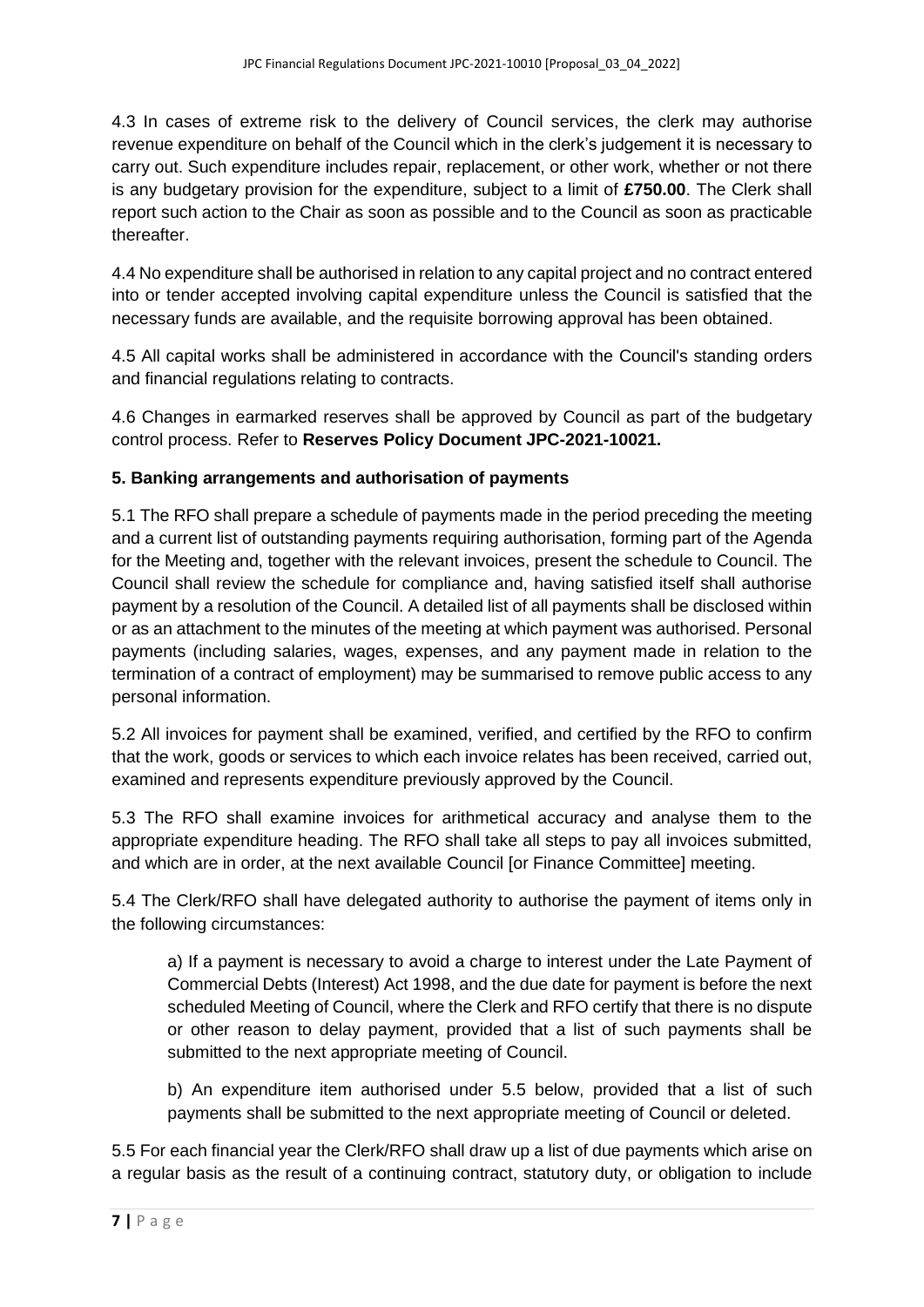Salaries, PAYE, NI, and Pension Scheme Contributions, and regular maintenance contracts and the like for which Council [,or a duly authorised committee,] may authorise payment for the year provided that the requirements of regulation 4.1 are adhered to, provided also that a list of such payments shall be submitted to the next appropriate meeting of Council.

5.6 In respect of grants a duly authorised committee shall make recommendations for expenditure and will provide evidence of the need for such expenditure by presenting a signed and completed grants application [**Grants Application Terms & Conditions Form JPC-2021-10023].** Any Revenue or Capital Grant will be limited to £8,000 and shall before payment, be subject to ratification by resolution of the Council.

5.7 Members are subject to the Code of Conduct [**Document JPC-2021-10011**] that has been adopted by the Council and shall comply with the Code and Standing Orders [**JPC-2021- 10012**] when a decision to authorise or instruct payment is made in respect of a matter in which they have a disclosable pecuniary or other interest unless a dispensation has been granted.

# **6. Instructions for the making of payments**

6.1 The Council will make safe and efficient arrangements for the making of its payments.

6.2 Following authorisation under Financial Regulation 5 above, the Council, a duly delegated committee or, if so delegated, the Clerk/RFO shall give instruction that a payment shall be made.

6.3 All payments shall be affected by bank transfer in accordance with a resolution of full Council. The Council should maintain a cheque book for non-transferable payments and evidence of the date the payment was made, the amount and the payee recorded and entered on to the Council software as is the case with all electronic bank transfers.

6.4 No employee or Councillor shall disclose any PIN or password, relevant to the working of the Council or its bank accounts, to any person not authorised in writing by the Council or a duly delegated committee.

6.5 Cheques or orders shall be signed by one member and the Clerk, or two members in the Clerk's absence. No member shall sign cheques if the beneficiary has family or business connections with that member. Counterfoils which indicate agreement of the details of the cheque and the invoice to which they appertain, should be initialled by the signatories. Cheques or orders for payment should wherever possible be presented at a Council meeting, in matters of emergency, an email majority consent will be accepted by the RFO and noted at the next available meeting.

6.6 The JPC accountancy software package automatically backs-up all records on a continuous and ongoing basis.

6.7 Where internet banking arrangements are made with any bank, the Clerk/RFO shall be appointed as the Service Administrator. The bank mandate approved by the Council shall identify a number of Councillors who will be authorised to approve transactions on those accounts. The bank mandate will clearly state the amounts of payments that can be instructed by the use of the Service Administrator alone, or by the Service Administrator with a stated number of approvals.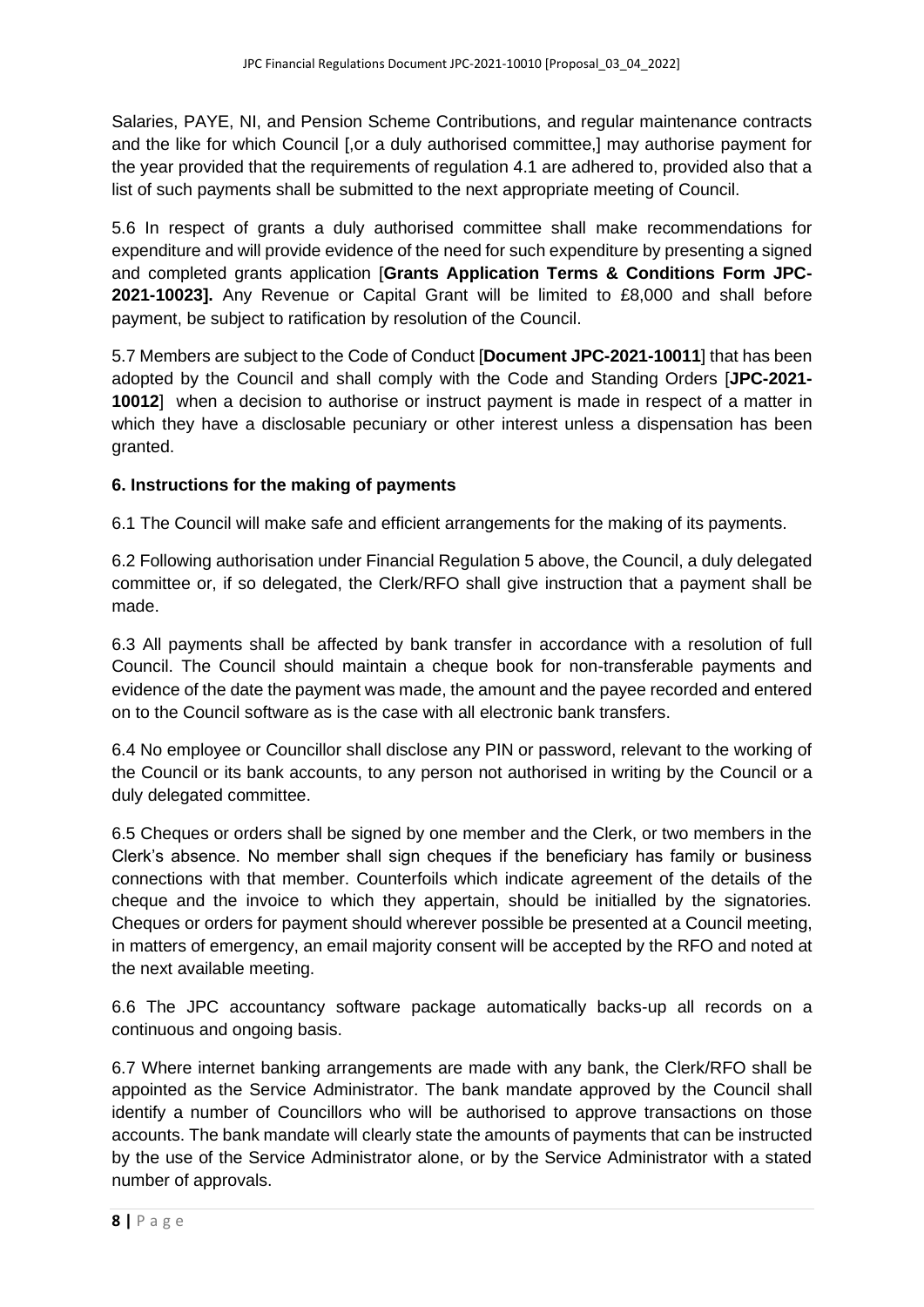6.8 Any corporate credit card used by the Council will be specifically restricted to use by the Clerk/RFO or Chair of the Council and shall be subject to automatic payment in full at each month-end. Personal credit or debit cards of members or staff shall not be used under any circumstances.

6.9 Cash payments or receipts are not permitted unless resolved unanimously at a Council meeting and duly minuted.

#### **7. Payment of salaries**

7.1 As an employer, the Council shall make arrangements to meet fully the statutory requirements placed on all employers by PAYE and National Insurance legislation. The payment of all salaries shall be made in accordance with payroll records and the rules of PAYE and National Insurance currently operating, and salary rates shall be as agreed by Council, or duly delegated committee.

7.2 Payment of salaries and payment of deductions from salary such as may be required to be made for tax, national insurance and pension contributions, or similar statutory or discretionary deductions must be made in accordance with the payroll records and on the appropriate dates stipulated in employment contracts, provided that each payment is reported to the next available Council meeting, as set out in these regulations above.

7.3 No changes shall be made to any employee's pay, emoluments, or terms and conditions of employment without the prior consent of the Council.

7.4 Each and every payment to employees of net salary and to the appropriate creditor of the statutory and discretionary deductions shall be recorded in a separate confidential record (confidential cash book). This confidential record is not open to inspection or review (under the Freedom of Information Act 2000 or otherwise) other than:

- a) by any Councillor who can demonstrate a need to know;
- b) by the internal auditor;
- c) by the external auditor; or

d) by any person authorised under Audit Commission Act 1998, or any superseding legislation.

7.5 The total of such payments in each calendar month shall be reported with all other payments as made as may be required under these Financial Regulations, to ensure that only payments due for the period have actually been paid.

7.6 An effective system of personal performance management should be maintained for the senior officers.

7.7 Any termination payments shall be supported by a clear business case and reported to the Council. Termination payments shall only be authorised by Council.

7.8 Before employing interim staff, the Council must consider a full business case.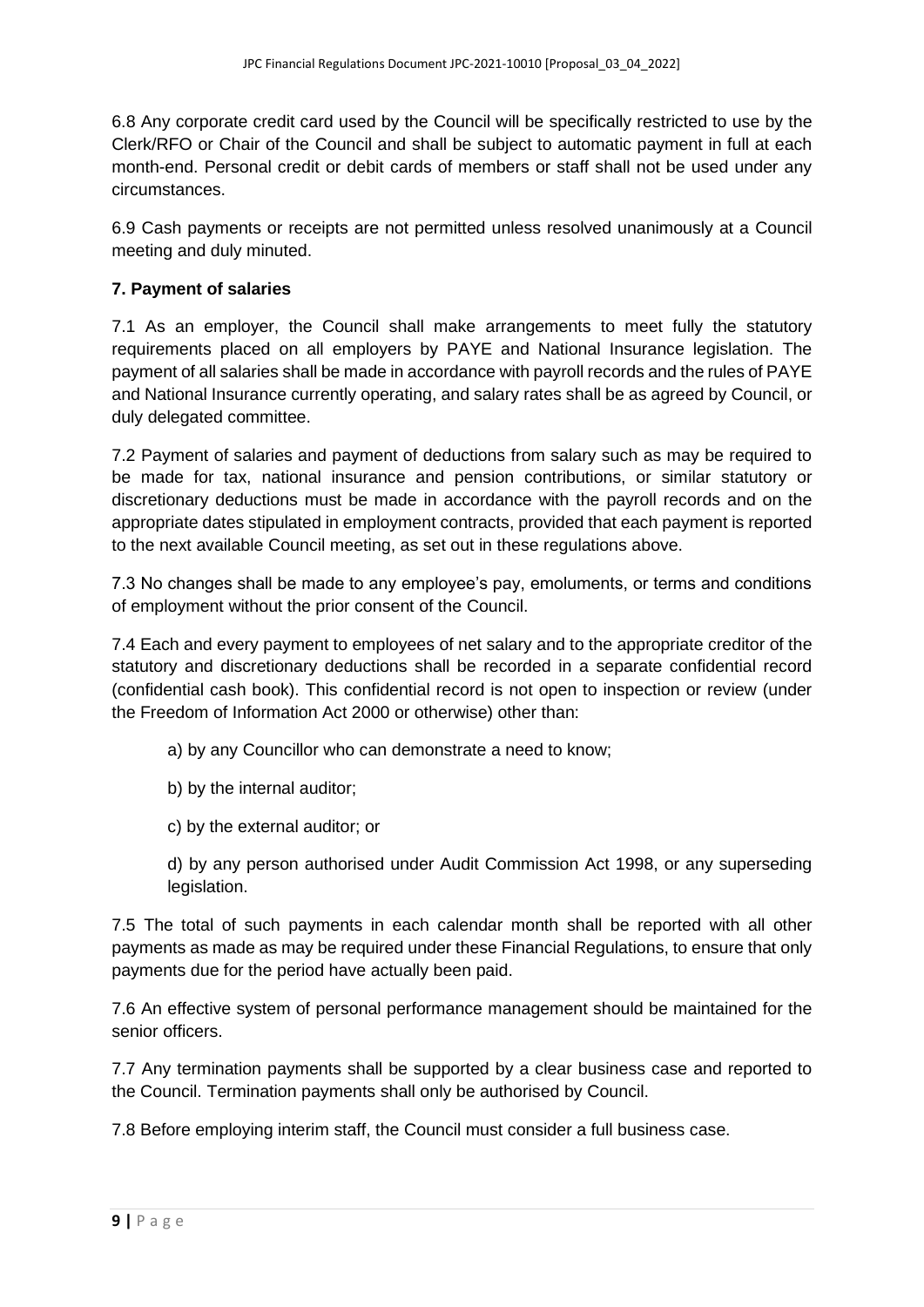# **8. Loans and investments**

8.1 All borrowings shall be affected in the name of the Council, after obtaining any necessary borrowing approval. Any application for borrowing approval shall be approved by Council as to terms and purpose. The application for borrowing approval, and subsequent arrangements for the loan shall only be approved by full Council.

8.2 In the event of the JPC wishing to arrange a loan, or loans, which must be to the entire satisfaction of the electorate through public consultation, shall clearly indicate the terms of the loan and any affect this may have on setting the precept and thus the contributions made by the electorate to the local authority.

8.3 Subsequent to approval by public consultation, all aspects of the loan(s) will first be the subject of debate by the Finance Committee and that there recommendations be taken to the full body Council for ratification and duly minuted.

8.4 All investments of money under the control of the Council shall be in the name of the Council.

8.7 All investment certificates and other documents relating to such loans shall be retained in the custody of the RFO.

8.8 Payments in respect of short term or long-term investments and/or loans, including transfers between bank accounts held in the same bank, or branch, shall be made in accordance with Regulation 5 herein.

#### **9. Income**

9.1 The collection of all sums due to the Council shall be the responsibility of and under the supervision of the Clerk/RFO.

9.2 Particulars of all charges to be made for work done, services rendered, or goods supplied shall be agreed annually by the Council, notified to the Clerk/RFO who will be responsible for the collection of all accounts due to the Council.

9.3 The Council will review all fees and charges at least annually, following a report of the Clerk

9.4. Any sums found to be irrecoverable, and any bad debts shall be reported to the Council and shall be written off in the year.

9.5. All sums received on behalf of the Council shall be banked intact as directed by the RFO. In all cases, all receipts shall be deposited with the Council's bankers with such frequency as the RFO considers necessary.

9.6. The origin of each receipt shall be entered on the paying-in slip.

9.7. Personal cheques shall not be cashed out of money held on behalf of the Council.

9.8. The RFO shall promptly complete any VAT Return that is required. Any repayment claim due in accordance with VAT Act 1994 section 33 shall be made at the end of each quarter coinciding with the financial year end.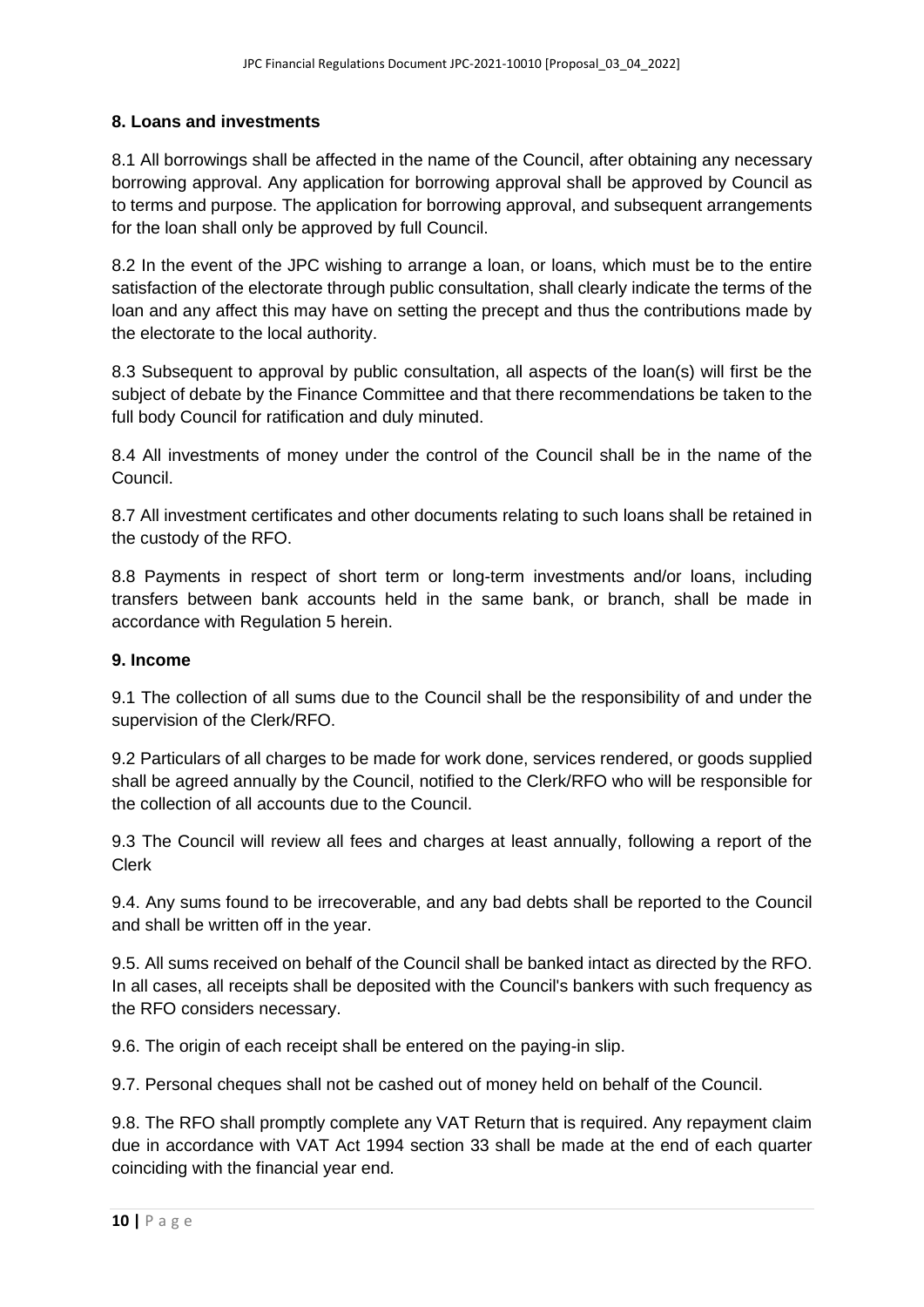#### **10. Orders for work, goods, and services**

10.1. An official order or letter shall be issued by the RFO, for all work, goods and services unless a formal contract is to be prepared or an official order would be inappropriate. Copies of orders shall be retained.

10.2. All members and officers are responsible for obtaining value for money at all times. An officer issuing an official order shall ensure as far as reasonable and practicable that the best available terms are obtained in respect of each transaction, usually by obtaining three or more quotations or estimates from appropriate suppliers, subject to any de minimis provisions in Regulation 11 below.

#### 10.3. **A member may not issue an official order or make any contract on behalf of the Council.**

10.4. The RFO shall verify the lawful nature of any proposed purchase before the issue of any order, and in the case of new or infrequent purchases or payments, the RFO shall ensure that the statutory authority shall be reported to the meeting at which the order is approved so that the minutes can record the power being used.

#### **11. Contracts**

11.1. Procedures as to contracts are laid down as follows:

a) Every contract shall comply with these financial regulations, and no exceptions shall be made otherwise than in an emergency provided that this regulation need not apply to contracts which relate to items (i) to (vii) below:

i. for the supply of gas, electricity, water, sewerage and telephone services;

ii. for work in respect of green spaces, tree care and upkeep of general amenities where the exact range and scope of works may be difficult to establish for quotation purposes.

iii. for specialist services such as are provided by legal professionals acting in disputes;

iv. for work to be executed or goods or materials to be supplied which consist of repairs to or parts for existing machinery or equipment or plant;

v. for work to be executed or goods or materials to be supplied which constitute an extension of an existing contract by the council;

vi. for additional audit work of the external auditor up to an estimated value of £500 (in excess of this sum the Clerk and RFO shall act after consultation with the Chairman and Vice Chairman of council); and

vii. for goods or materials proposed to be purchased which are proprietary articles and/or are only sold at a fixed price.

b) Where the council intends to procure or award a public supply contract, public service contract or public works contract as defined by The Public Contracts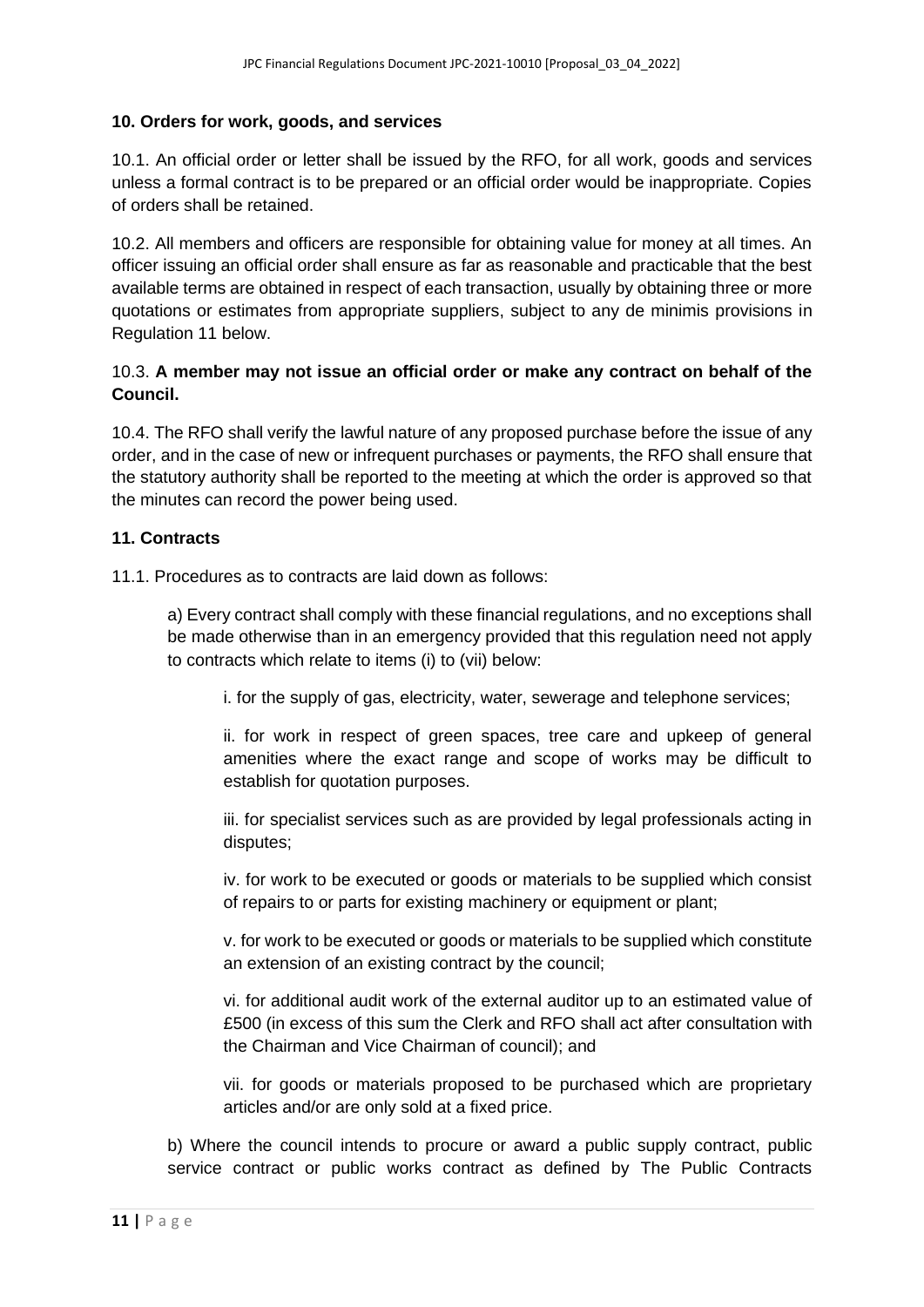Regulations 2015 ("the Regulations") which is valued at £25,000 or more, the council shall comply with the relevant requirements of the Regulations<sup>2</sup>.

c) The full requirements of The Regulations, as applicable, shall be followed in respect of the tendering and award of a public supply contract, public service contract or public works contract which exceed thresholds in The Regulations set by the Public Contracts Directive 2014/24/EU (which may change from time to time) $3$ .

d) When applications are made to waive financial regulations relating to contracts to enable a price to be negotiated without competition the reason shall be embodied in a recommendation to the council.

e) Such invitation to tender shall state the general nature of the intended contract and the Clerk shall obtain the necessary technical assistance to prepare a specification in appropriate cases. The invitation shall in addition state that tenders must be addressed to the Clerk in the ordinary course of post. Each tendering firm shall be supplied with a specifically marked envelope in which the tender is to be sealed and remain sealed until the prescribed date for opening tenders for that contract.

f) All sealed tenders shall be opened at the same time on the prescribed date by the Clerk in the presence of at least one member of council.

g) Any invitation to tender issued under this regulation shall be subject to Standing Orders, JPC-2021-10012, and shall refer to the terms of the Bribery Act 2010.

h) When it is to enter into a contract of less than £25,000 in value for the supply of goods or materials or for the execution of works or specialist services other than such goods, materials, works or specialist services as are excepted as set out in paragraph (a) the **Clerk/RFO, if practical, shall obtain 3 quotations** (priced descriptions of the proposed supply); where the **value is below [£3,000]** and **above [£500]** the Clerk or RFO shall strive to obtain 3 estimates.

i) The council shall not be obliged to accept the lowest or any tender, quote or estimate.

j) Should it occur that the council, or duly delegated committee, does not accept any tender, quote or estimate, the work is not allocated, and the council requires further pricing, provided that the specification does not change, no person shall be permitted to submit a later tender, estimate or quote who was present when the original decisionmaking process was being undertaken.

<sup>&</sup>lt;sup>2</sup> The Regulations require councils to use the Contracts Finder website to advertise contract opportunities, set out the procedures to be followed in awarding new contracts and to publicise the award of new contracts

<sup>&</sup>lt;sup>3</sup> Thresholds currently applicable are:

a) For public supply and public service contracts 209,000 Euros (£181,302)

b) For public works contracts 5,225,000 Euros (£4,551,413)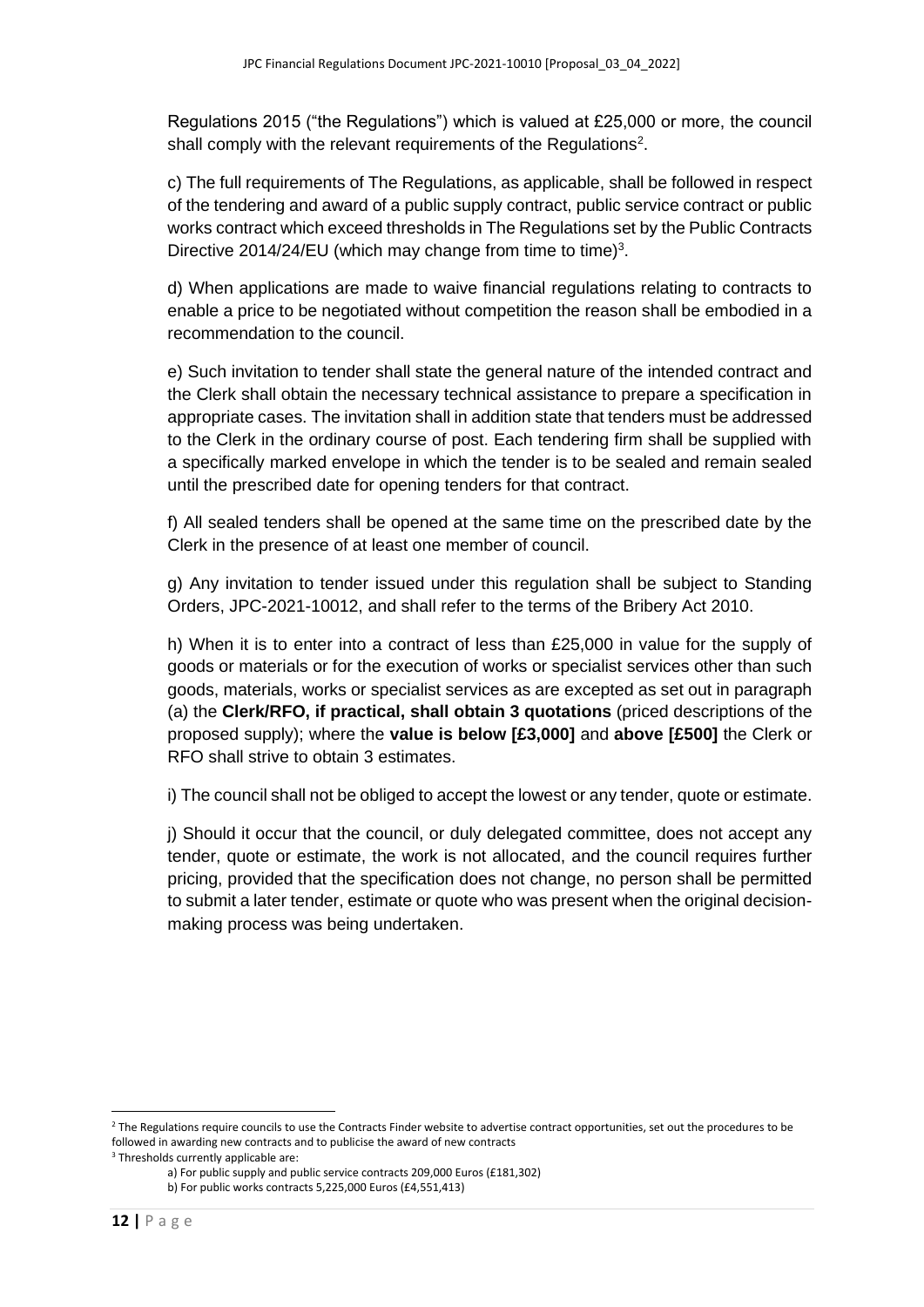# **12. Stores and equipment**

12.1. The JPC have provision for storage, where such items as materials to support projects may be stored. The insurance underwriting the Council's activities, shall be reviewed as the nature and value of items sored vary and adequate risk liability cover be in place.

12.2 The Clerk shall be responsible for the care and custody of stores and equipment.

12.3 Stocks shall be kept at the minimum levels consistent with operational requirements.

12.4 The RFO shall be responsible for periodic checks of stocks and stores at least annually.

## **13. Assets, properties, and estates**

13.1. The Clerk shall make appropriate arrangements for the custody of all title deeds and Land Registry Certificates of properties held by the Council. The RFO shall ensure a record is maintained of all properties held by the Council, recording the location, extent, plan, reference, purchase details, nature of the interest, tenancies granted, rents payable and purpose for which held in accordance with Accounts and Audit Regulations.

13.2. The RFO shall ensure that an appropriate and accurate Register of Assets and Investments is kept up to date. The continued existence of tangible assets shown in the Register shall be verified at least annually, possibly in conjunction with a health and safety inspection of assets. THE ASSETABLE VALUE OF ALL ITEMS, INCLUDING LAND AND EQUIPMENT will be adjusted ONLY by the addition of newly acquired assets entered at their purchase value. This register along with the **RISK ASSESSMENT REGISTER** [Document JPC-2022-10010.3] shall be kept current by the Clerk and reviewed annually by full Council.

13.3 No property or land shall be **sold**, leased or otherwise disposed by the Council, without their authority, together with other consents as required by law.

13.4 No property or land shall be **purchased** or acquired by the Council, without their authority, together with other consents as required by law.

13.5 No tangible movable property shall be purchased or acquired without the authority, of the Council together with other consents as required by law.

## **14. Insurance**

14.1. Following the annual risk assessment, Regulation 17, the RFO shall effect all insurances and negotiate all claims on the Council's insurers, in consultation with the Clerk.

14.2. The Clerk/RFO shall give prompt notification to the Council of all new risks, properties or vehicles which require to be insured and of any alterations affecting existing insurances.

14.3. The Clerk/RFO shall keep a record of all insurances effected by the Council and the property and risks covered thereby and annually review it.

14.4. The Clerk will notify the Council of any loss liability or damage or of any event likely to lead to a claim and shall report these to Council at the next available meeting.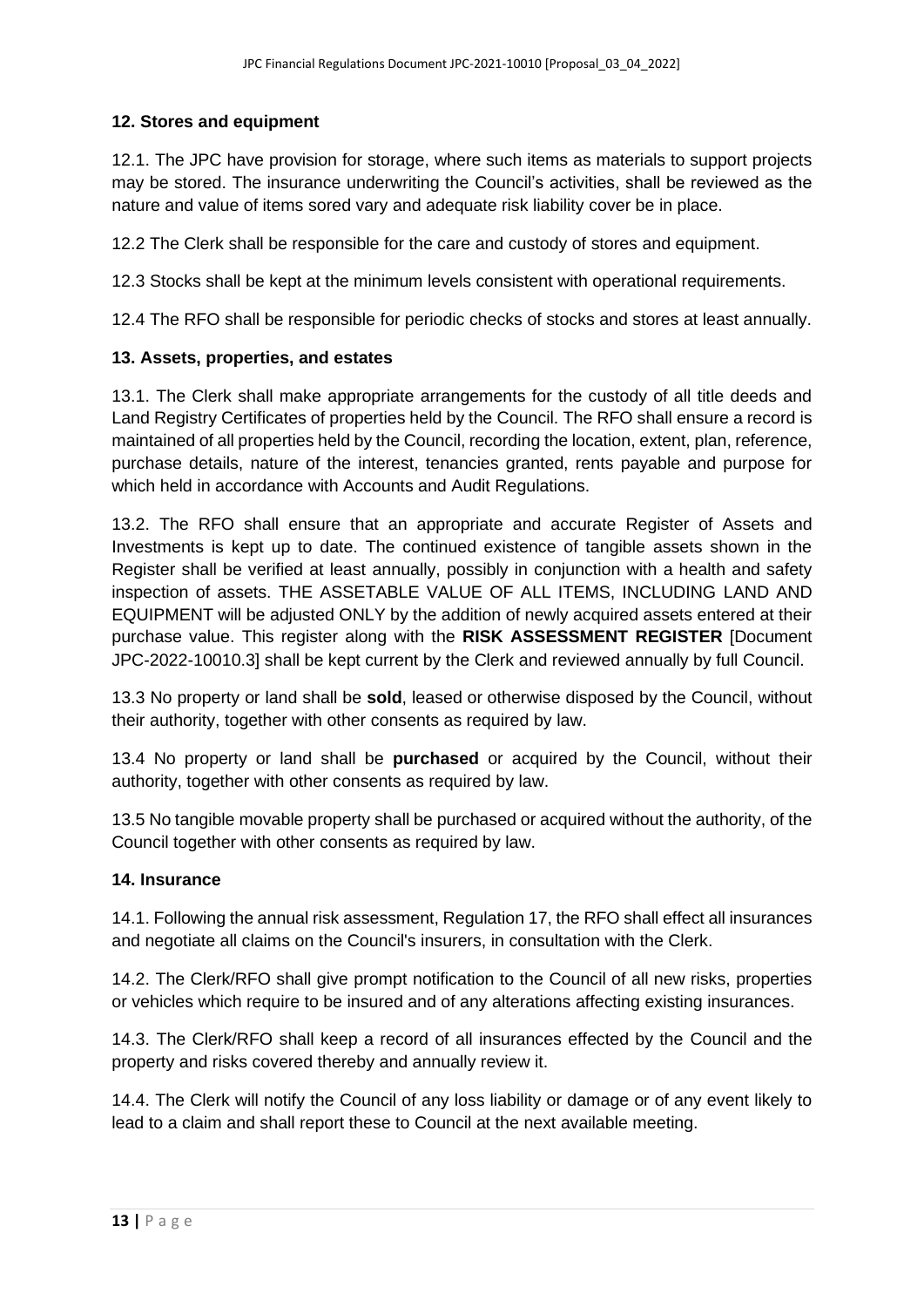14.5. The Clerk of the Council, supported by a majority of Councillors, will be responsible for placing a suitable form of security or fidelity guarantee insurance which shall cover the maximum risk exposure as determined and adopted at the Annual Meeting of the Council.

#### **15. Risk Register**

The RFO will maintain a Risk Register for approval by the Council, along with risk management policy statements in respect of all activities of the Council, which shall be reviewed by the Council at least annually.

#### **16. Suspension and revision of Financial Regulations**

16.1. It shall be the duty of the Council to review the Financial Regulations of the Council at the Annual Meeting. The Clerk shall make arrangements to monitor changes in legislation or proper practices and shall advise the Council of any requirement for a consequential amendment to these Financial Regulations.

16.2. The Council may, by resolution of the Council duly notified prior to the Annual Meeting of Council, suspend any part of these Financial Regulations provided that reasons for the suspension are recorded and that an assessment of the risks arising has been drawn up and presented in advance to all members of Council.